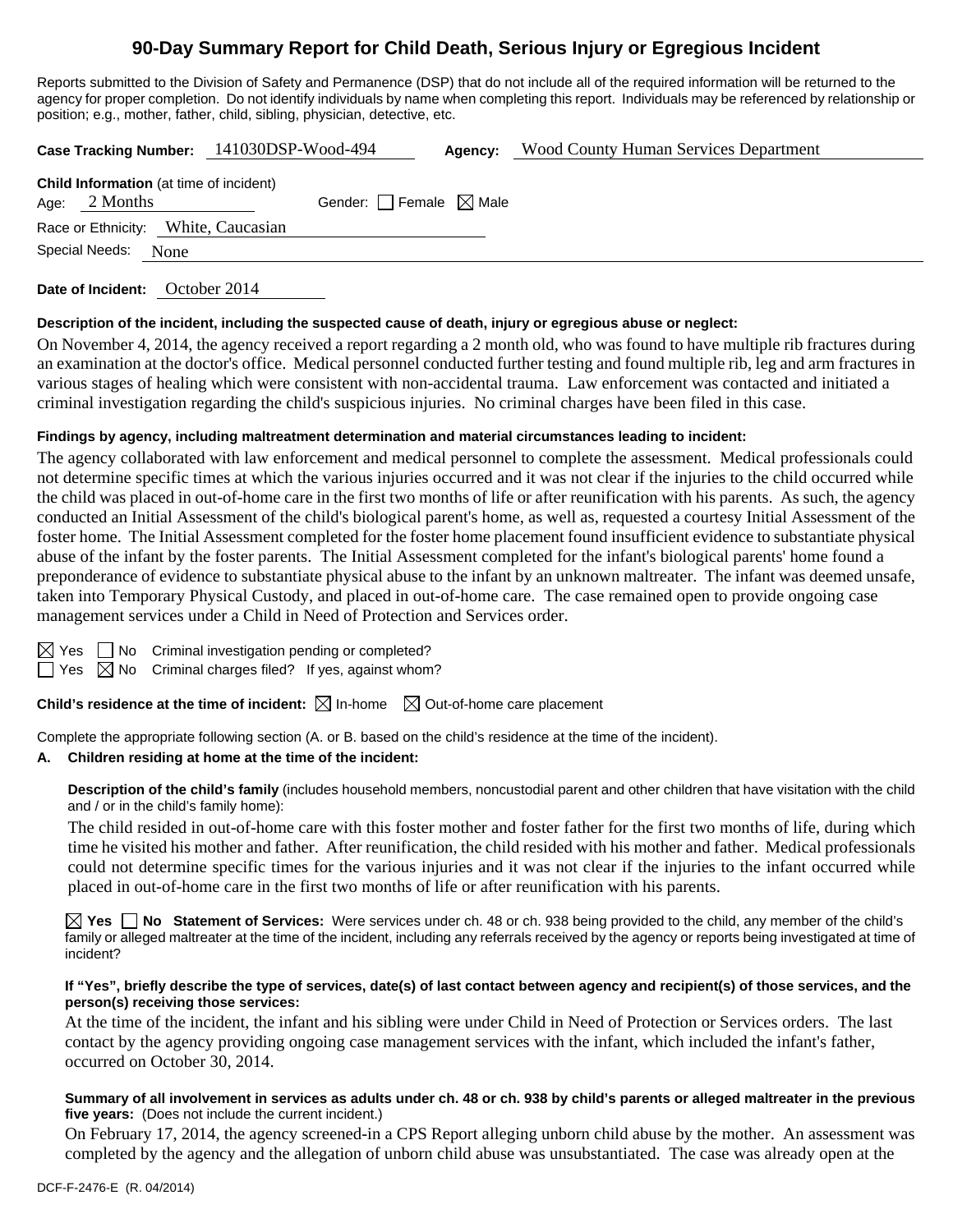conclusion of this initial assessment and remained open to continue providing ongoing case management services.

On October 8, 2013, the agency screened in a CPS Report alleging neglect of the infant's now 18 month old sibling by the mother. An assessment was completed by the agency and the allegation of neglect was substantiated. The child was determined to be unsafe and placed in out of home care. A Child in Need of Protection or Services was filed and the case remained open to provide ongoing case management services.

On September 19, 2013, the agency screened-out a CPS Report.

On May 23, 2013, the agency screened-in a CPS Report alleging unborn child abuse to the now 18 month old sibling by the mother. An assessment was completed by the agency and the allegation of unborn child abuse was substantiated. The case was opened to provide voluntary ongoing case management services.

#### **Summary of actions taken by the agency under ch. 48, including any investigation of a report or referrals to services involving the child, any member of the child's family living in this household and the child's parents and alleged maltreater.** (Does not include the current incident.)

(Note: Screened out reports listed in this section may include only the date of the report, screening decision, and if a referral to services occurred at Access. Reports that do not constitute a reasonable suspicion of maltreatment or a reason to believe that the child is threatened with harm are not required to be screened in for an initial assessment, and no further action is required by the agency.)

On February 17, 2014, the agency screened-in a CPS Report alleging unborn child abuse by the mother. An assessment was completed by the agency and the allegation of unborn child abuse was unsubstantiated. The case was already open at the conclusion of this initial assessment and remained open to continue providing ongoing case management services.

On October 8, 2013, the agency screened in a CPS Report alleging neglect of the infant's now 18 month old sibling by the mother. An assessment was completed by the agency and the allegation of neglect was substantiated. The child was determined to be unsafe and placed in out of home care. A Child in Need of Protection or Services was filed and the case remained open to provide ongoing case management services.

On September 19, 2013, the agency screened-out a CPS Report.

On May 23, 2013, the agency screened-in a CPS Report alleging unborn child abuse to the now 18 month old sibling by the mother. An assessment was completed by the agency and the allegation of unborn child abuse was substantiated. The case was opened to provide voluntary ongoing case management services.

## **Summary of any investigation involving the child, any member of the child's family and alleged maltreater conducted under ch. 48 and any services provided to the child and child's family since the date of the incident:**

The agency collaborated with law enforcement and medical personnel to complete the assessment. Medical professionals could not determine specific times at which the various injuries occurred and it was not clear if the injuries to the child occurred while the child was placed in out-of-home care in the first two months of life or after reunification with his parents. As such, the agency conducted an Initial Assessment of the child's biological parent's home, as well as, requested a courtesy Initial Assessment of the foster home. The Initial Assessment completed for the foster home placement found insufficient evidence to substantiate physical abuse of the infant by the foster parents. The Initial Assessment completed for the infant's biological parents' home found a preponderance of evidence to substantiate physical abuse to the infant by an unknown maltreater. The infant was deemed unsafe, taken into Temporary Physical Custody, and placed in out-of-home care. The case remained open to provide ongoing case management services under a Child in Need of Protection and Services order.

## **B. Children residing in out-of-home care (OHC) placement at time of incident:**

## **Description of the OHC placement and basis for decision to place child there:**

The child resided in out-of-home care with this foster mother and foster father for the first two months of life, during which time he visited his mother and father. After reunification, the child resided with his mother and father. Medical professionals could not determine specific times for the various injuries and it was not clear if the injuries to the infant occurred while placed in out-of-home care in the first two months of life or after reunification with his parents.

## **Description of all other persons residing in the OHC placement home:**

During the infant's placement in foster care, he resided with his foster mother and foster father.

**Licensing history:** Including type of license, duration of license, summary of any violations by licensee or an employee of licensee or other actions that constitute a substantial failure to protect and promote the welfare of the child.

The foster mother and foster father were licensed as Level 2 foster home since May 2014. There is no history of licensing violations by the foster parents consitituting a substantial failure to protect and promote the welfare of the child.